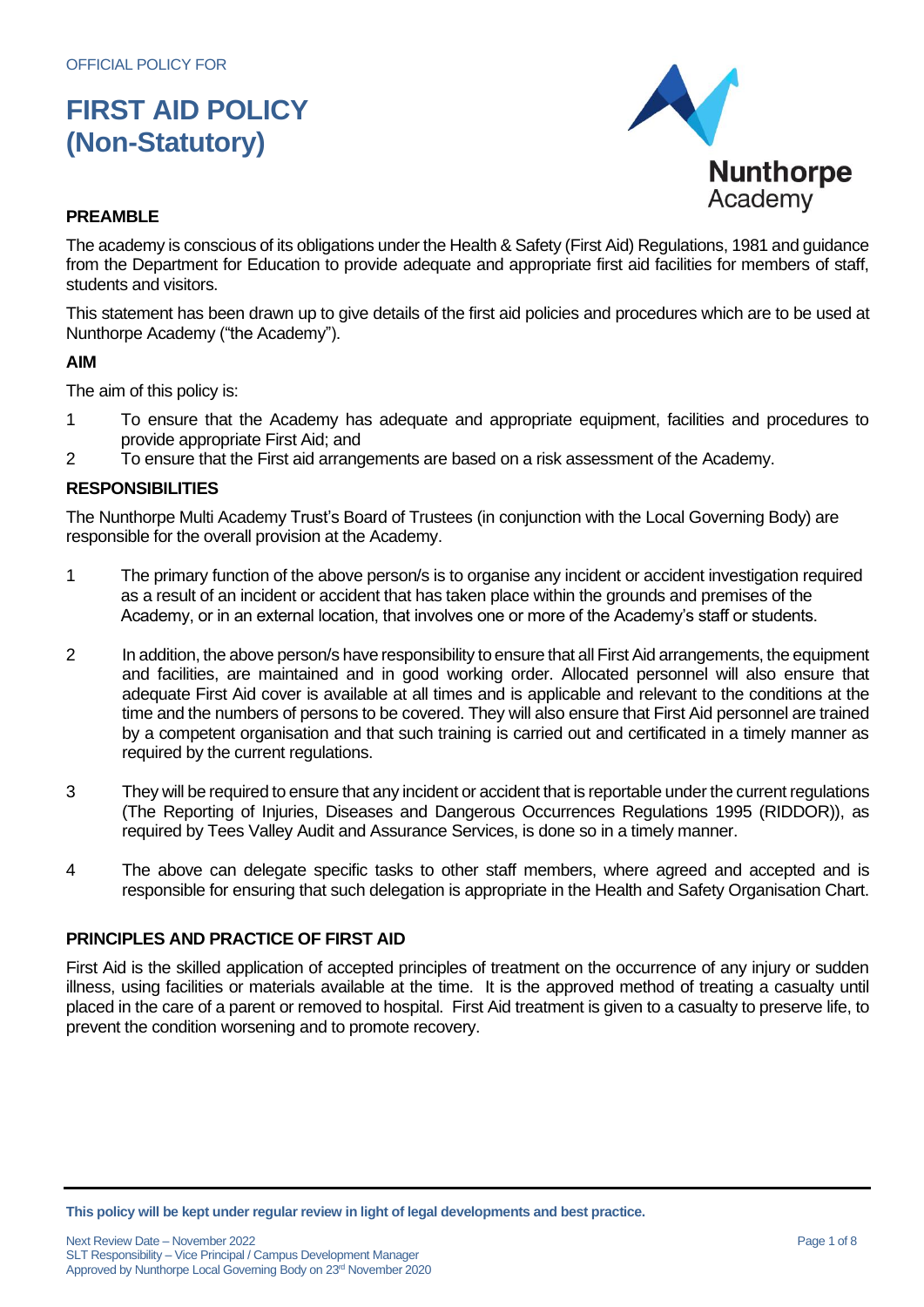

#### **INTERNAL MANAGEMENT**

The NMAT Board of Trustees delegate day to day responsibility for the provision of First Aid at the academy to the Head of School.

The Head of School is responsible for developing detailed procedures in conjunction with the First Aid Coordinator. They will ensure that risk assessments are made to determine whether extra provision is required. The assessments must also cover risks to colleagues and any visitors to the Academy.

The Head of School must ensure that parents are aware of the Academy's Health and Safety and First Aid Policies. This is currently done by the inclusion of the relevant information on the Academy Website.

Teachers' conditions of employment do not include giving First Aid. Teaching staff may, however, volunteer to undertake First Aid tasks. However, all colleagues in charge of students (including volunteer staff) must use their best endeavours at all times, particularly in emergencies, to secure the welfare of the students in the same way that parents would be expected to act towards their children.

Trained staff may take action beyond the initial management stage. Other staff must provide aid only to the level of qualification of competence that they possess.

## **FIRST AID ARRANGEMENTS**

### *First Aid Co-ordinator*

The First Aid Co-ordinator (in conjunction with the Head of School) will ensure that:

- 1 The First Aid provision is adequate and appropriate;
- 2 The number of First Aiders meets the assessed need of the Academy;
- 3 Equipment and facilities are fit for purpose;
- 4 Keep the Head of School regularly informed of the implementation of the policy and update the policy as and when required;

In addition, the First Aid Co-ordinator's duties will include:

- 1 Arranging suitable refresher courses for all First Aiders:
- 2 Booking newly appointed First Aiders on a First aid at Work course;
- 3 Ensuring that all First Aiders are kept up to date with any changes in First Aid regulations;
- 4 Prepare and keep the medical sheets to be completed by First Aiders;
- 5 Ensure that the Local Authority's accident form(s) is/are completed and sent to the Health & Safety Unit at the Local Authority within 7 days
- 6 Take responsibility for the Medical Room and its contents;
- 7 Ensure that there is an adequate supply of all the prescribed materials in the first aid boxes and kits; that the contents of the first aid boxes and kits are replenished after use and the items are not used after the expiry date which is shown on the packets.

#### *Training and Qualifications*

Trained and qualified First Aiders are those members of staff who have attended a course of training on First Aid (ie First Aid at Work or Refresher Course) and have a valid current First Aid Certificate issued by an organisation approved by the Health & Safety Executive under the Health & Safety (First Aid) regulations 1981.

Specific training will be provided for those who the Special Educational Needs and Disabilities Act 2001 and the Mobility Act 2010 apply to.

The First Aid Certificate is valid for three years and has to be updated by means of a refresher course.

Next Review Date – November 2022 **Page 2 of 8** SLT Responsibility – Vice Principal / Campus Development Manager Approved by Nunthorpe Local Governing Body on 23rd November 2020

**This policy will be kept under regular review in light of legal developments and best practice.**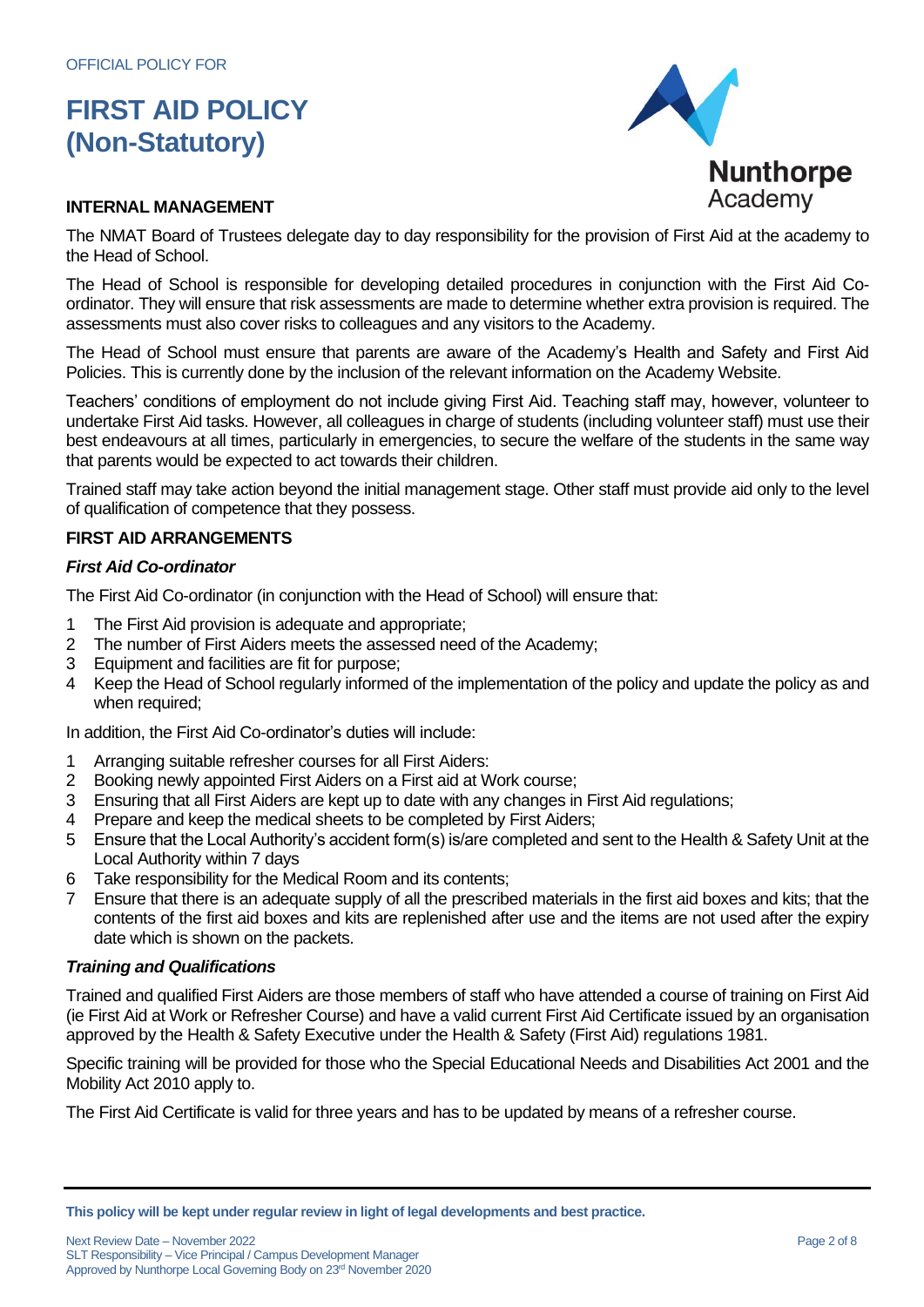

### *Duties of First Aiders*

The duties of the trained and qualified first Aiders are:

- 1 To assess the situation where there is an injured or ill person;
- 2 To give immediate, appropriate treatment bearing in mind that a casualty may have more than one injury and that some causalities will require more urgent attention;
- 3 To arrange, without delay, for the casualty to be transported to hospital or home according to the seriousness of the condition. The First Aider's responsibility ends when the casualty is handed to the care of a parent or medical staff. The First Aiders should not leave the incident scene until they have reported to whoever takes charge and have ascertained whether they could be of any further help;
- 4 The treatment of minor illnesses such as the administration of tablets and/or medicines falls outside the definition of first aid. For this reason the treatment of minor illnesses does not form part of the training of a first aider and therefore First Aiders must not administer tablets and/or medicines;
- 5 The Academy will ensure that, where applicable, First Aid Personnel are trained to deal with additional, specifically identified, hazards that are not included in the standard training course.
- 6 First Aid personnel will be in a position to deal with, or assist in dealing with, any members of the public or contractors who may suffer from recognisable symptoms whilst on our premises.

The names, locations and telephone extension numbers of the trained and qualified first Aiders are displayed within the Academy.

## **FIRST AID – ADMINISTRATIVE AND REPORTING PROCEDURES**

First Aid provision must be available at all times while people are on academy premises and also off the premises whilst on academy visits. Any trip involving a **child who carries an Epi-Pen** must be accompanied by a member of staff trained in administering an Epi-Pen.

First Aid Kits for off site visits are available from the First Aid Co-ordinator. . The Academy will ensure that adequate provisions and personnel are provided and available during any external activities and journeys to external locations.

The Academy will make provision and provide assistance to any investigating agency or officer in regards to fatality or serious injury sustained.

Any incident is to be reported, excluding routine playground scrapes etc., or any incident that might have resulted in an accident, even if this wasn't the case.

All staff are to co-operate with any member of the First Aid team in fulfilling his or her duties when entering details in the accident book, or when completing any investigation.

All staff are to give full and active consideration to following any advice given to them by a member of the First Aid team, such as visiting hospital, checking with a doctor or resting in the Medical Room for a period of time.

All injured students should be referred via the Behaviour for Learning App which will notify that a First Aider is required to attend to a student.

Parents/Carers of injured students should be notified by the First Aider/Reception staff.

First Aid materials are for the sole use of First Aiders.

Medication for Diabetic Students is to be stored in a safe and secure cupboard and named clearly in the Inclusion area of the Academy

**This policy will be kept under regular review in light of legal developments and best practice.**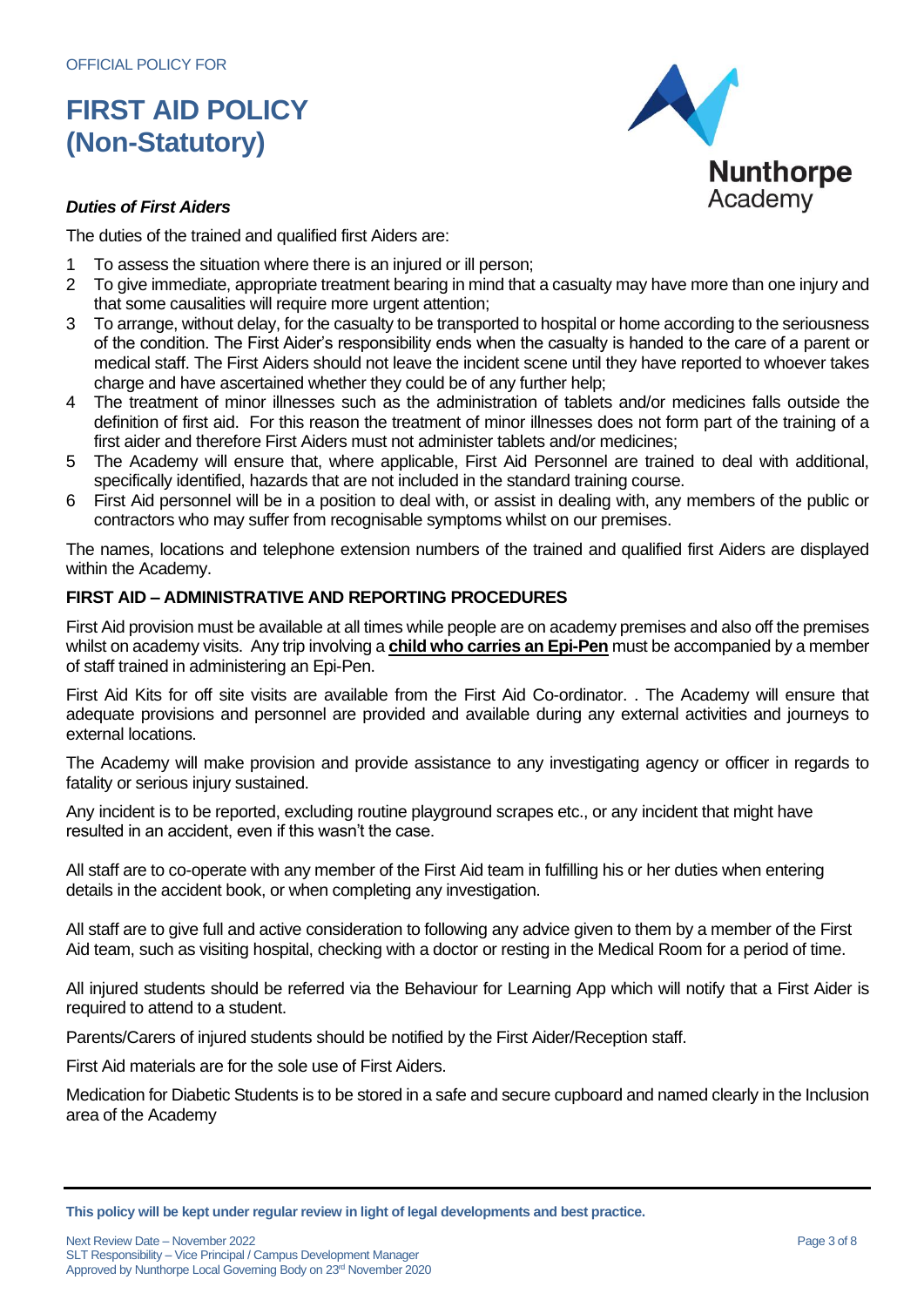

## **OUT OF HOURS USE OF ACADEMY PREMISES**

The level of First Aid Cover, First Aid Equipment and access to a telephone is in line with that required when the academy is in use.

#### **CONTACT WITH THE EMERGENCY SERVICES**

#### *Ambulance Service*

If an ambulance is required, dial 999 or 112 (112 will also work across Europe), Tell the operator why you want the Ambulance Service, Give your telephone number, Wait for the Ambulance Service to answer, Give the address where help is needed, Give any other necessary information.

#### *Hospital*

The nearest hospital to the academy is James Cook University Hospital, Marton Road, Middlesbrough.

Telephone number: 01642 850850.

## **REVIEW OF THE POLICY STATEMENT**

This policy will be reviewed on a regular basis and where it is necessary the policy will be amended and, the amendments will be notified to all persons.

Nunthorpe Local Governing Body will review analysis of the First Aid/Accident Book reports. It will make recommendations to the Trustees if it feels any actions are required including any changes to this policy.

#### **References**

The following internal documents and official publications should be referenced with this policy:

- 1 Nunthorpe Academy Health and Safety Policy and Procedures
- 2 Nunthorpe Academy Medication Policy
- 3 Accident books and RIDDOR guidance
- 4 Accident investigation report form
- 5 Health and Safety (First Aid) Regulations 1981

#### **Appendices**

- Appendix 1 Policy for the treatment of students
- Appendix 2 Policy for First Aid cover for community users and users of Learning and Leisure
- Appendix 3 Accident Recording and Reporting
- Appendix 4 Existing Legislation and list of abbreviations used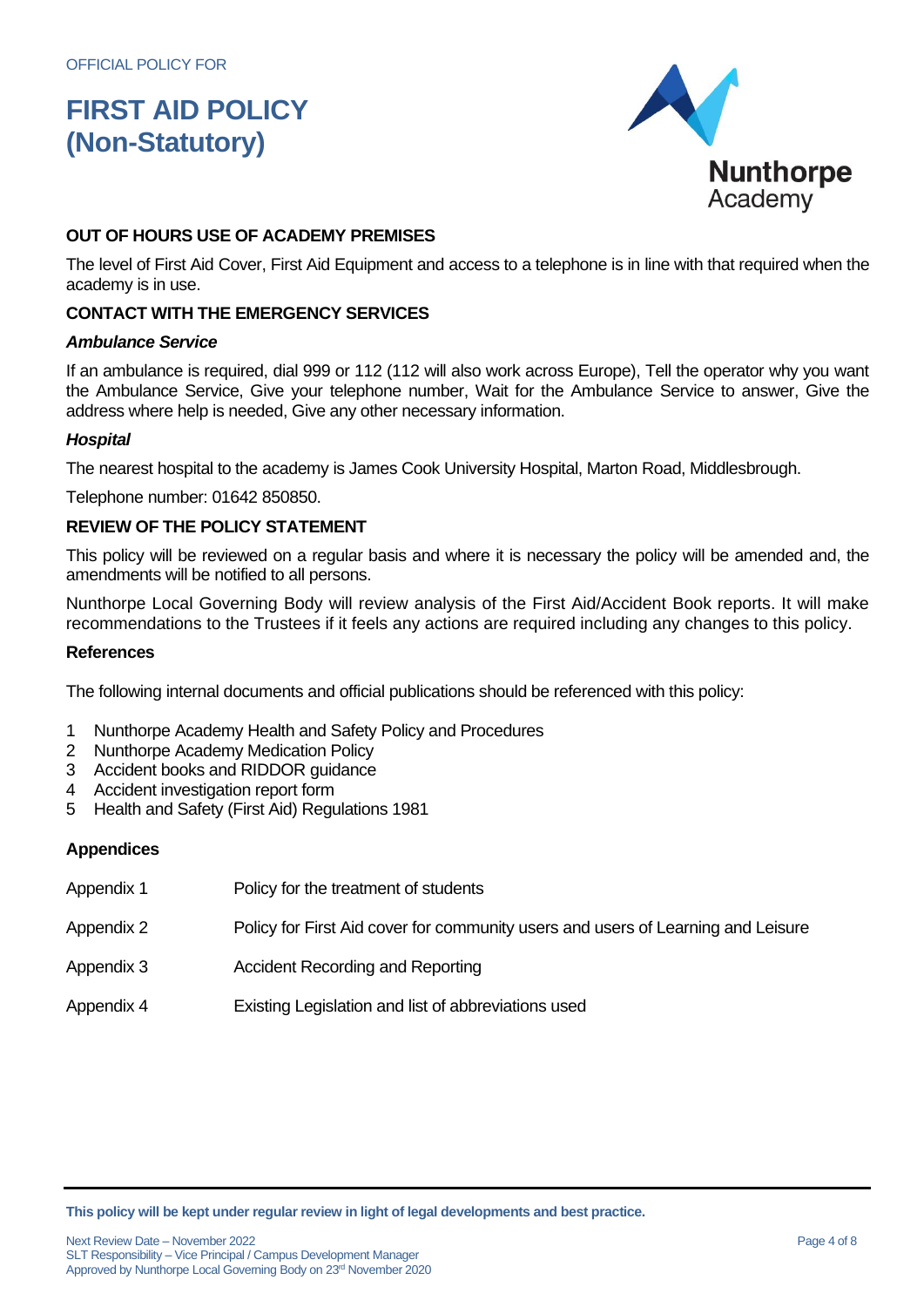

## **Appendix 1**

## **Policy for the Treatment of Students**

When a student reports as unwell then the following procedure should be followed:

- Students feeling unwell due to nausea, headache, stomach upsets etc., should, be first sent to their relevant Pastoral office if the teacher considers that it is not possible for them to remain in the classroom.
- The relevant Pastoral Manager will then assess the situation and request the attendance of a First Aid person if required.
- The situation will be re-assessed and the necessary course of action taken for the administration of First Aid, contact with parents or the need for further medical advice, as appropriate.

If the student has received a physical injury then the following action should be taken:

- If the student can make their way to the Medical Room either by themselves or aided by another, then they should do so.
- The member of staff overseeing this must inform the Main Office so that First Aid can be provided.
- If the student is unable to be moved, then the member of staff should ensure that the casualty is in no imminent danger. S/he should then either summon First Aid assistance themselves, or have someone do this for them.
- The member of staff must stay with the student until the First Aid person arrives, reassuring the casualty as needed.
- The member of staff must complete any documentation, with the help of the First Aid person, as is required by the relevant regulations and law. See Appendices 3 and 4.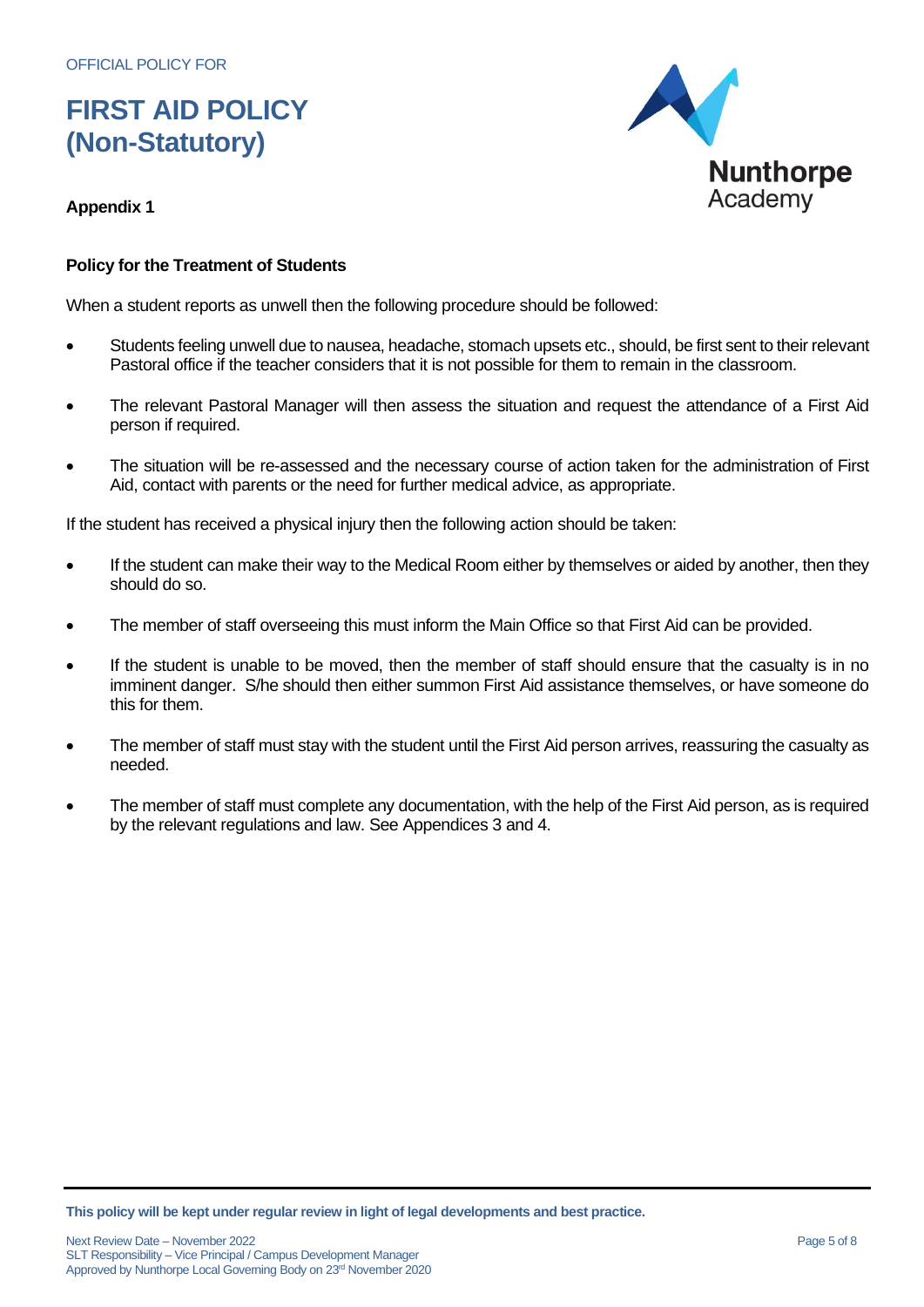

## **Appendix 3**

## **Recording and Reporting of First Aid Treatment**

It is the policy and procedure that all accidents are reported to the Tees Valley Audit and Assurance Service Health and Safety Team in the first instance. They will then report under RIDDOR to the Health and Safety Executive if they decide that it is necessary.

All means of first aid treatment administered to students must be recorded by the member of staff treating the student.

Immediate first aid and minor treatment must be recorded on SIMs.

All incidents or accidents requiring the student or member of staff to attend hospital must be recorded on RCBC Accident Reporting Form ACC4 once diagnosis and treatment are known.

When possible the Health and Safety Team at RCBC should be advised of the basic circumstances within 24 hours of the incident by phone or email.

Once details are available the completed ACC4 form must be forwarded to the Health and Safety Team within 7 days.

Where a specific accident has occurred the scene must remain undisturbed until the accident has been investigated and findings recorded on RCBC Accident Investigation ACC1 form. This investigation should be carried out by the Responsible Person or delegated representative and/or a RCBC Health and Safety Officer.

Supplies of ACC4 and ACC1 forms are held within the Academy's Accident Reporting folder held within the main office. The original completed forms are to be retained within the Accident Reporting folder.

Where a student is admitted to hospital on the last working day of the week then the relevant Pastoral Manager should attempt to ascertain the situation, when prudent to do so, on the next working day.

Where a member of staff is treated or admitted to hospital then the Director of Finance and Operations Head of School must be provided with details.

The above procedures apply to members of staff and students whilst on the Academy premises or on Academy organised activities off site. It does not apply to incidents occurring outside of Academy. If doubt exists then seek advice from the Health and Safety Manager or the Health and Safety Team at Redcar & Cleveland Borough Council.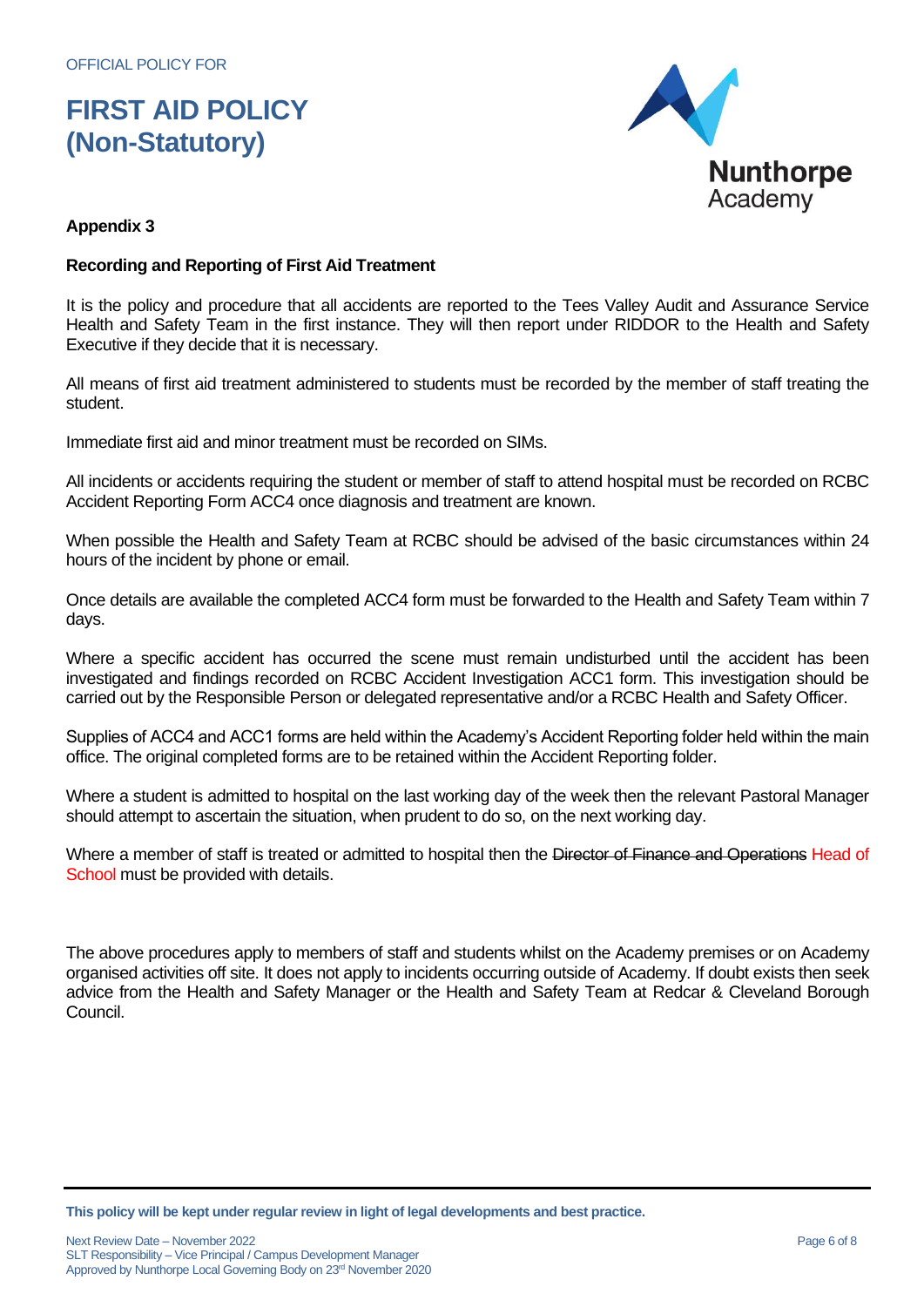

## **Appendix 4**

Details of Existing Legislation, common acronyms and other abbreviations are included here for reference. They may be useful when investigating incidents and during any resulting review of Risk Assessment.

### **Existing Legislation**

| <b>HASAWA</b> | Health and Safety at Work Act, 1974                                                                |
|---------------|----------------------------------------------------------------------------------------------------|
| <b>MHSWR</b>  | Management of Health and Safety at Work Regulations, 1999 (Also referred to as the                 |
|               | 'Management Regulations')                                                                          |
| <b>WHSWR</b>  | Workplace (Health, Safety and Welfare) Regulations, 1992 (Also referred to as the 'Workplace       |
|               | Regulations')                                                                                      |
| <b>AALR</b>   | Adventure Activities Licensing Regulations, 2004                                                   |
| CA            | Children Act 1989                                                                                  |
| CAW           | Control of Asbestos Regulations, 2006                                                              |
| <b>COSHH</b>  | Control of Substances Hazardous to Health Regulations, 2002, as amended 2004                       |
| <b>CDM</b>    | Construction (Design and Management) Regulations, 1994                                             |
| <b>CHIP</b>   | Chemicals (Hazard Information and Packaging for Supply) Regulations, 2002                          |
| <b>DDA</b>    | Disability Discrimination Act, 1995                                                                |
| DD            | (Schools) Disability Discrimination (Prescribed Times and Periods for Accessibility Strategies and |
|               | Plans for Schools) (England) Regulations, 2005                                                     |
| <b>DPA</b>    | Data Protection Act, 1998                                                                          |
| <b>DSE</b>    | Health and Safety (Display Screen Equipment) Regulations, 1992, as amended 2002                    |
| <b>DSEAR</b>  | Dangerous Substances and Explosive Atmospheres Regulations, 2002                                   |
| <b>EESR</b>   | Electrical Equipment (Safety) Regulations, 1994                                                    |
| <b>EPA</b>    | Environmental Protection Act, 1990                                                                 |
| <b>ESPR</b>   | Education (School Premises) Regulations, 1999                                                      |
| <b>FAR</b>    | Health and Safety (First Aid) Regulations 1981                                                     |
| <b>FPA</b>    | Fire Precautions Act, 1971                                                                         |
| <b>FPWR</b>   | Fire Precautions (Workplace) Regulations, 1997, as amended 1999                                    |
| <b>FSA</b>    | Food Safety Act, 1990                                                                              |
| <b>FSO</b>    | Regulatory Reform (Fire Safety) Order, 2005                                                        |
| <b>HSCER</b>  | Health and Safety (Consultation with Employees) Regulations, 1996                                  |
| <b>HWR</b>    | Hazardous Waste Regulations, 2005                                                                  |
| <b>LOLER</b>  | Lifting Operations and Lifting Equipment Regulations, 1998                                         |
| МA            | Medicines Act, 1968                                                                                |
| <b>MHO</b>    | Manual Handling Operations Regulations, 1992                                                       |
| <b>NAW</b>    | Noise at Work Regulations, 1989/Control of Noise at Work Regulations, 2005                         |
| PoCA          | Protection of Children Act, 1999                                                                   |
| <b>PPER</b>   | Personal Protective Equipment Regulations, 1992                                                    |
| <b>PSSR</b>   | Pressure Safety Systems Regulations, 2000                                                          |
| <b>PUWER</b>  | Provision and Use of Work Equipment Regulations, 1998                                              |
| <b>RIDDOR</b> | Reporting of Injuries, Diseases and Dangerous Occurrences Regulations, 2013                        |
| <b>SENDA</b>  | Special Educational Needs and Disabilities Act, 2001                                               |
| <b>SSAA</b>   | Social Security Administration Act, 1992                                                           |
| <b>SRSCR</b>  | Safety Reps and Safety Committee Regulations, 1977                                                 |
| <b>SSS</b>    | Health and Safety (Safety Signs and Signals) Regulations, 1996                                     |

**This policy will be kept under regular review in light of legal developments and best practice.**